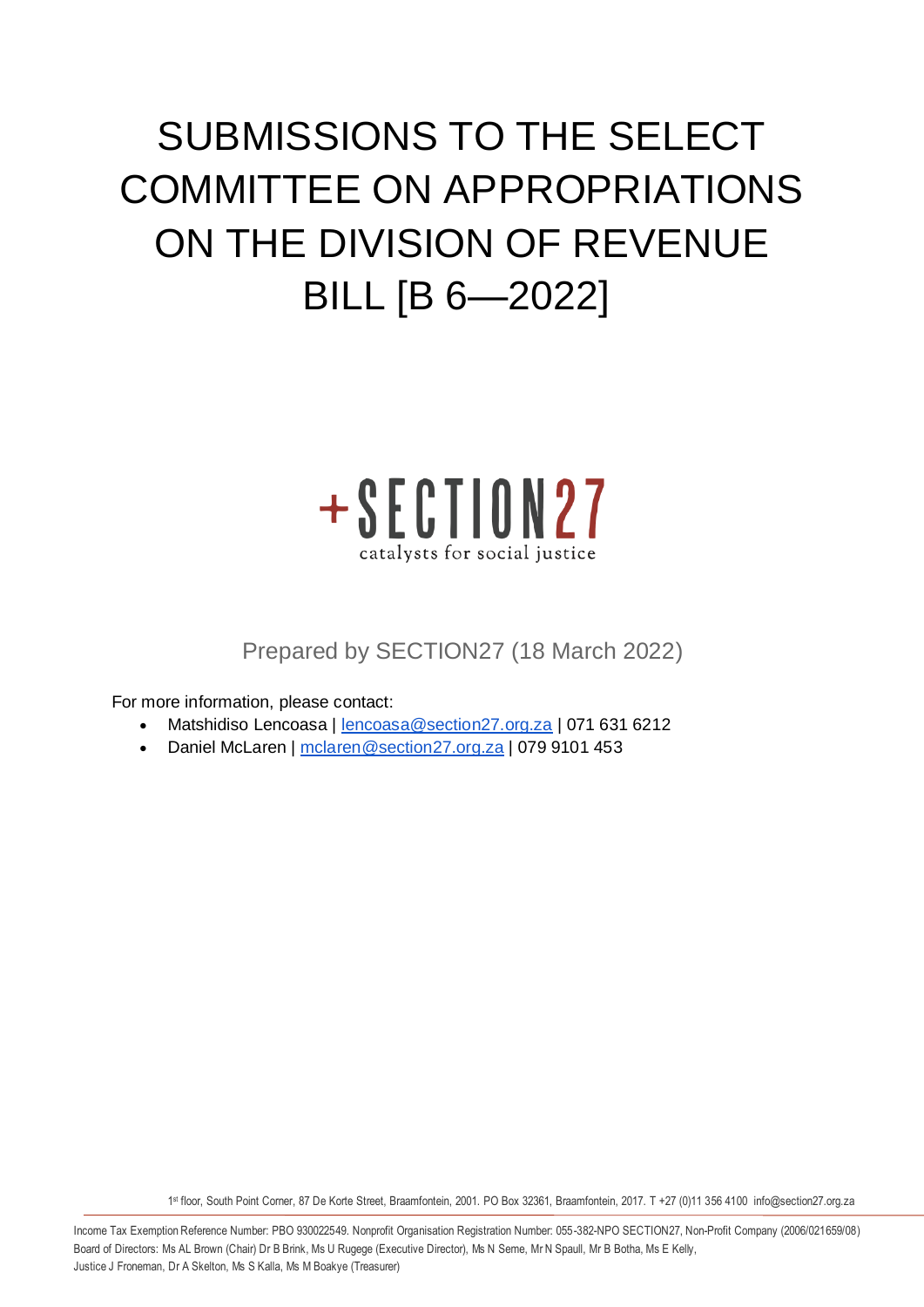#### **[EXECUTIVE SUMMARY AND RECOMMENDATIONS](https://docs.google.com/document/d/1Mh13z9AqEjSOx5Cq60An6GsHrxTwKL9fDjf8IjKJnQI/edit#heading=h.p0fv58m6oqcy) 3**

**[Introduction](https://docs.google.com/document/d/1Mh13z9AqEjSOx5Cq60An6GsHrxTwKL9fDjf8IjKJnQI/edit#heading=h.f03bxcbod5r9) 5**

#### **[Gender-sensitive Allocations](https://docs.google.com/document/d/1Mh13z9AqEjSOx5Cq60An6GsHrxTwKL9fDjf8IjKJnQI/edit#heading=h.c69spu1klaxb) 7**

| <b>Basic Education conditional grants</b>         | 8  |          |  |
|---------------------------------------------------|----|----------|--|
| Education Infrastructure Grant (EIG)              | 8  |          |  |
| <b>School Infrastructure Backlog Grant (SIBG)</b> |    | <u>១</u> |  |
| Early Childhood Development Grant                 | 10 |          |  |
| National School Nutrition Programme Grant (NSNP)  |    |          |  |
| Health conditional grants 11                      |    |          |  |
| District Health Programmes Grant (DHPG)           |    | 11       |  |
| COVID-19 Grant 12                                 |    |          |  |
| <b>Health Facility Revitalisation Grant</b>       | 13 |          |  |
| <b>Conclusions and recommendations</b>            | 13 |          |  |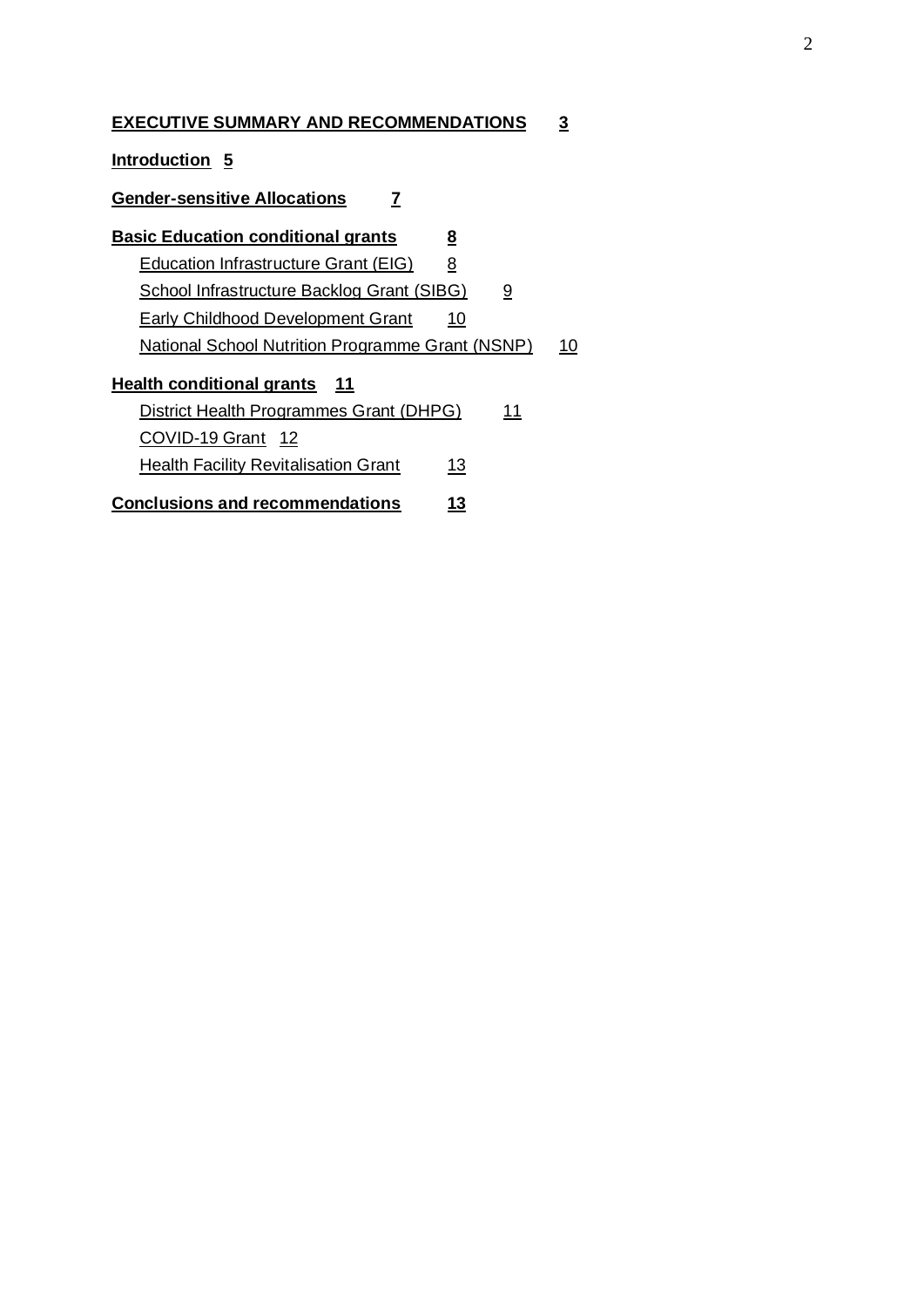# EXECUTIVE SUMMARY AND RECOMMENDATIONS

| <b>SUBMISSION</b>                                                                                                                                                                                                                                                                                                                                                                                                                                                                                                                                                                                                                                                                                                                                                          | <b>RECOMMENDATION</b>                                                                                                                                                                                                                                                                                                                                                                                                                                                            |
|----------------------------------------------------------------------------------------------------------------------------------------------------------------------------------------------------------------------------------------------------------------------------------------------------------------------------------------------------------------------------------------------------------------------------------------------------------------------------------------------------------------------------------------------------------------------------------------------------------------------------------------------------------------------------------------------------------------------------------------------------------------------------|----------------------------------------------------------------------------------------------------------------------------------------------------------------------------------------------------------------------------------------------------------------------------------------------------------------------------------------------------------------------------------------------------------------------------------------------------------------------------------|
| Analysis from our submission demonstrates<br>that both basic education and healthcare<br>sectors will experience reductions in<br>funding in real terms over the medium term.<br>These reductions are applied to the<br>provincial equitable share and various<br>conditional grants and are reflected in<br>reduced baselines for a number of<br>programmes which are critical to the<br>advancement of people's constitutionally<br>protected rights and will be felt on the<br>ground most acutely by the most<br>vulnerable. This will jeopardise<br>government's ability to provide quality basic<br>education and healthcare services to key<br>populations. The immediate and medium-<br>term human rights impact of these cuts<br>must be quantified and reversed. | Parliament must demand that human-rights<br>impact assessments are undertaken to<br>measure the potential costs of regressive<br>expenditure decisions on constitutional<br>rights. Cuts, if they must be made, must be<br>based on transparent and participatory<br>human rights impact assessments which<br>demonstrate that the reductions will not<br>increase inequality and undermine people's<br>access to and the quality of basic education<br>and healthcare services. |
| Despite numerous policy commitments to<br>Gender Responsive budgeting, a feminist<br>analysis of this year's Division of Revenue<br>Bill reveals, we submit, a worrying gender<br>blindness. Reversing the impact of gender<br>inequality, patriarchy, and gender based-<br>violence, all urgently needed in South Africa<br>and demanded by civil society, is notably<br>absent from the priorities $-$ or even the<br>basic text - of Treasury's economic vision<br>for the country. Gender sensitive budgeting<br>is important for transformation, sustainable<br>development, and the realisation of<br>government's human rights obligations.                                                                                                                         | Parliament must insist that the Division of<br>Revenue Bill and related documents<br>adhere to the Cabinet approved Gender<br>Responsive Planning, Budgeting,<br>Monitoring, Evaluation and Auditing<br>Framework (GRPBMEAF). Treasury must<br>also abide by the Financial and Fiscal<br>Commission (FFC)'s recommendations<br>addressing gender inequality in this year's<br>Division of Revenue Bill.                                                                          |
| <b>Health conditional grants</b><br>Despite serious shortfalls on<br>HIV/AIDS prevention, testing and<br>treatment goals due to the Covid-19<br>pandemic, the new District Health<br>Programmes Grant (responsible for                                                                                                                                                                                                                                                                                                                                                                                                                                                                                                                                                     | Recognising that the health system has<br>faced unprecedented strain over the past<br>two years, we recommend that Parliament<br>direct Treasury to ensure that<br>disbursements for health conditional grants<br>must, at the very least, keep up with the<br>costs of inflation and the projected growing<br>numbers of public healthcare users so that                                                                                                                        |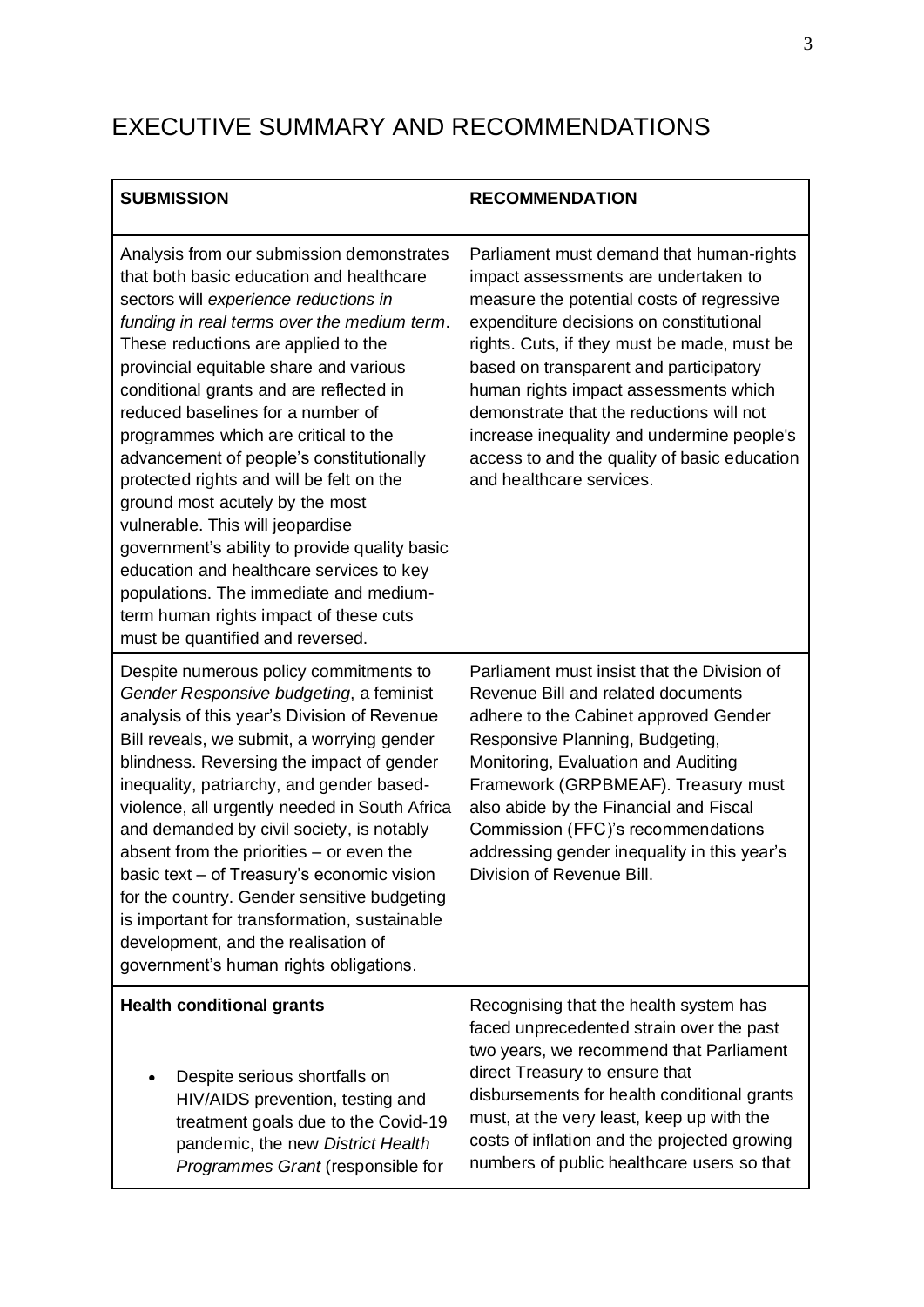| funding HIV programmes) will<br>receive an average of 4.2% less<br>funds each year in real terms for the<br>next three years. Sustained efforts,<br>and increased funding, are needed<br>to recover people living with HIV<br>onto treatment after defaulting,<br>expand testing, and support<br>initiation onto treatment.<br>The R10.1 billion allocated to the<br>Covid-19 vaccine rollout and R2.3<br>billion earmarked for purchasing<br>additional vaccines provisionally in<br>future in the Covid-19 Grant are to<br>be welcomed. We submit, however,<br>that Parliament should direct the<br>Department of Health and National<br>Treasury to make vaccination more<br>accessible through extended<br>opening hours of vaccine sites,<br>financial incentives to encourage<br>vaccination and increased numbers<br>of mobile units to reach<br>communities. Ringfenced funds are<br>also needed to address attitudes of<br>vaccine hesitancy through well-<br>funded public education campaigns.<br>Budget allocations to the Health<br><b>Facility Revitalisation Grant, we</b><br>submit, are cause for concern: with<br>cuts to this grant proposed for all<br>provinces except for the Western<br>Cape and Northern Cape, this<br>allocation cannot be expected to<br>meet the infrastructure backlogs in<br>all provinces over the next year. | our healthcare system can meet the<br>demands placed on it.                                                                                                                                                                                        |
|-------------------------------------------------------------------------------------------------------------------------------------------------------------------------------------------------------------------------------------------------------------------------------------------------------------------------------------------------------------------------------------------------------------------------------------------------------------------------------------------------------------------------------------------------------------------------------------------------------------------------------------------------------------------------------------------------------------------------------------------------------------------------------------------------------------------------------------------------------------------------------------------------------------------------------------------------------------------------------------------------------------------------------------------------------------------------------------------------------------------------------------------------------------------------------------------------------------------------------------------------------------------------------------------------------------------------------------------------------------|----------------------------------------------------------------------------------------------------------------------------------------------------------------------------------------------------------------------------------------------------|
| <b>Basic education conditional grants</b><br>We welcome indications that                                                                                                                                                                                                                                                                                                                                                                                                                                                                                                                                                                                                                                                                                                                                                                                                                                                                                                                                                                                                                                                                                                                                                                                                                                                                                    | We recommend that parliament challenge<br>proposed real-term cuts to basic education                                                                                                                                                               |
| allocations for the education<br>Infrastructure grant (EIG) are set to<br>increase over the next two years,<br>but express concern about the<br>considerable reduction to this grant<br>the outer year of the MTEF.<br>Reductions to the school                                                                                                                                                                                                                                                                                                                                                                                                                                                                                                                                                                                                                                                                                                                                                                                                                                                                                                                                                                                                                                                                                                             | sector funding, which will hamper the ability<br>of provinces to deliver school infrastructure<br>projects, rollout quality and universal early<br>childhood development or provide<br>adequate portions of nutritious meals to<br>learners daily. |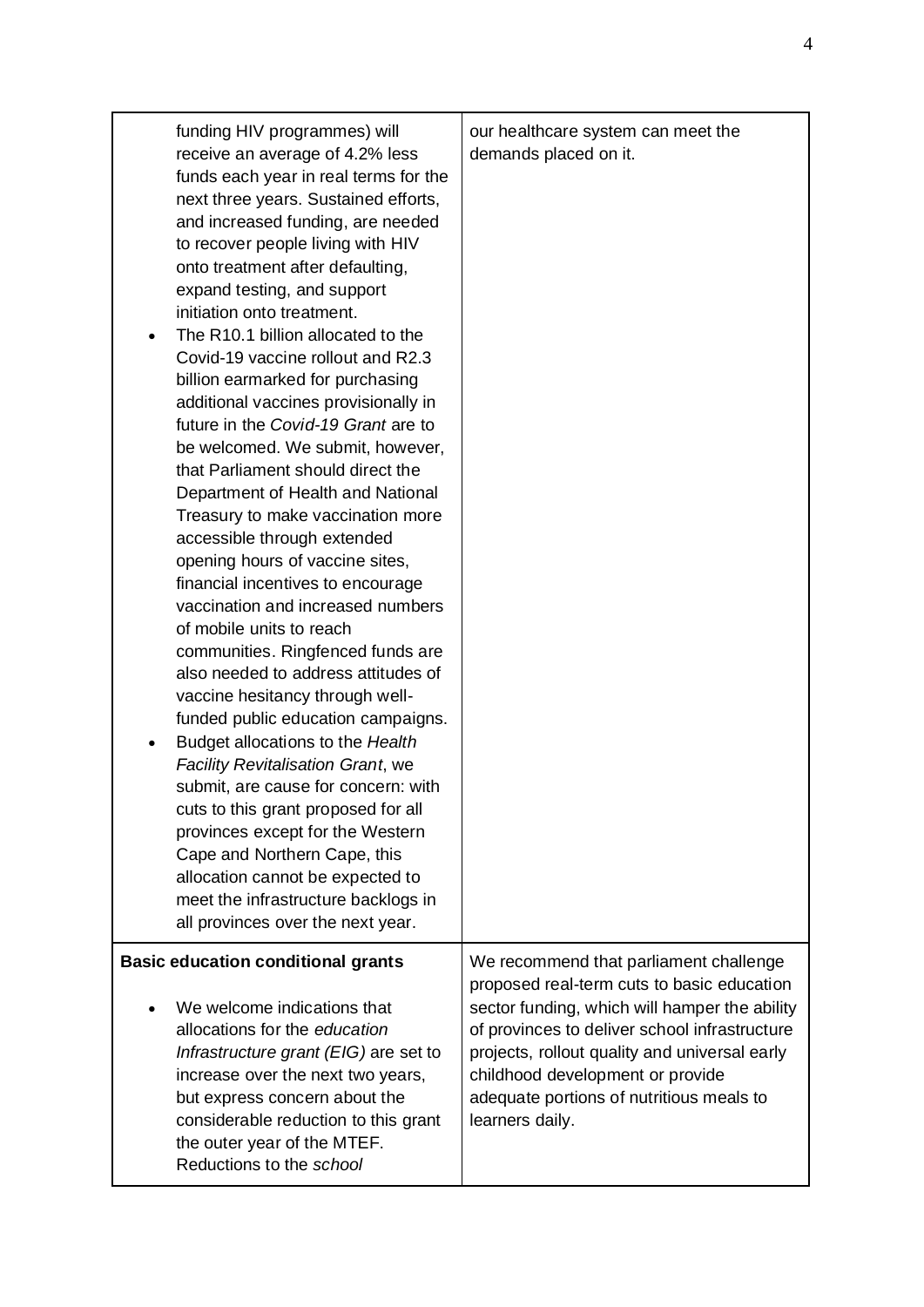*infrastructure backlogs gran t* will hamstring government's ability to deliver safe school infrastructure, particularly after the suspension or postponement of many crucial projects during Covid -19 .

- *Early Childhood Developmen t*'s shift from DSD to DBE must be accompanied with adequate allocation to support the provision of quality universal ECD services. At present, our submissions show a worrying real -term decline in funding allocated to ECD over the medium term .
- We further submit that contingencies must be made for the funding ring fenced for the *National School Nutrition Programm e* given the unprecedented rising costs of food inflation .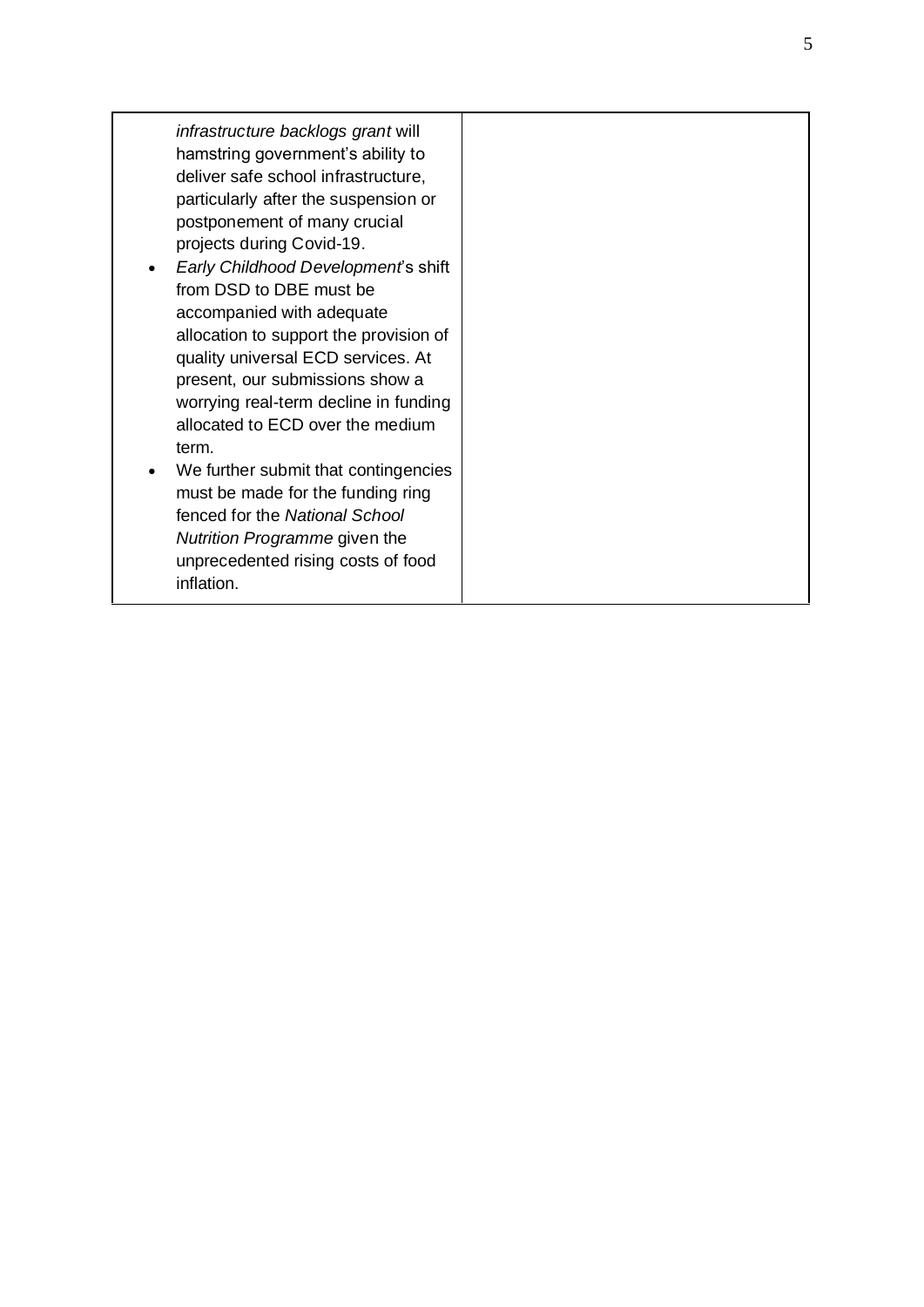#### **Introduction**

SECTION27 welcomes the opportunity to make submissions on the Division of Revenue Bill to the Select Committee on Appropriations. As a public interest law centre that works to advance the rights to basic education and to access healthcare services, SECTION27's submissions focus on an analysis of the human rights impact of this year's Division of Revenue Bill. In addition to these written submissions, SECTION27 requests permission to make oral presentations before Parliament on 23 March 2022.

Section 214(1) of the Constitution requires the yearly promulgation of a Division of Revenue Act in which the equitable division of nationally raised revenue between the national government and the nine provinces is determined. Section 214(2) of the Constitution provides various considerations that Parliament must take into account when enacting the Division of Revenue Act, including the following which are of relevance to the work of SECTION27:

*"the national interest, the needs and interests of the national government, determined by objective criteria;*

*the need to ensure that the provinces and municipalities are able to provide basic services and perform the functions allocated to them and the fiscal capacity and efficiency of the provinces and municipalities"*

While considerations surrounding national debt are important to consider when enacting the Division of Revenue Act, the Constitution does not rank this function over the provision of basic services or the realisation and fulfilment of human rights. In the preamble of the Constitution, pre-eminence is given to "Heal[ing] the divisions of the past and establish[ing] a society based on democratic values, social justice, and fundamental human rights." SECTION27 is concerned that the 2022/23 Budget and Division of Revenue Bill, both tabled in Parliament on 23 February 2022, will not enable government to achieve this. We believe this Budget prioritises alleviating the burden of debt servicing costs at the expense of the fulfilment of human rights and social spending sectors. For the first time in recent years, debt servicing costs receive a larger share of expenditure than allocations for either health or basic education. Over the next three years, after accounting for inflation and population growth, the real cuts to social spending will severely limit the capacity of the provinces to ensure the realisation of people's Constitutional rights and will jeopardise your role - as elected representatives - to fulfil your constitutional mandate to respect, promote and protect the human rights of your constituencies.

With this concerning context in mind, SECTION27 proposes that Parliament request more information about which "objective criteria" were used by National Treasury to make allocations, as well as whether this Budget and Division of Revenue Bill will enable the provinces and municipalities to provide basic services, perform the functions allocated to them or strengthen the fiscal capacity and efficiency of the provinces and municipalities in our current post-pandemic context.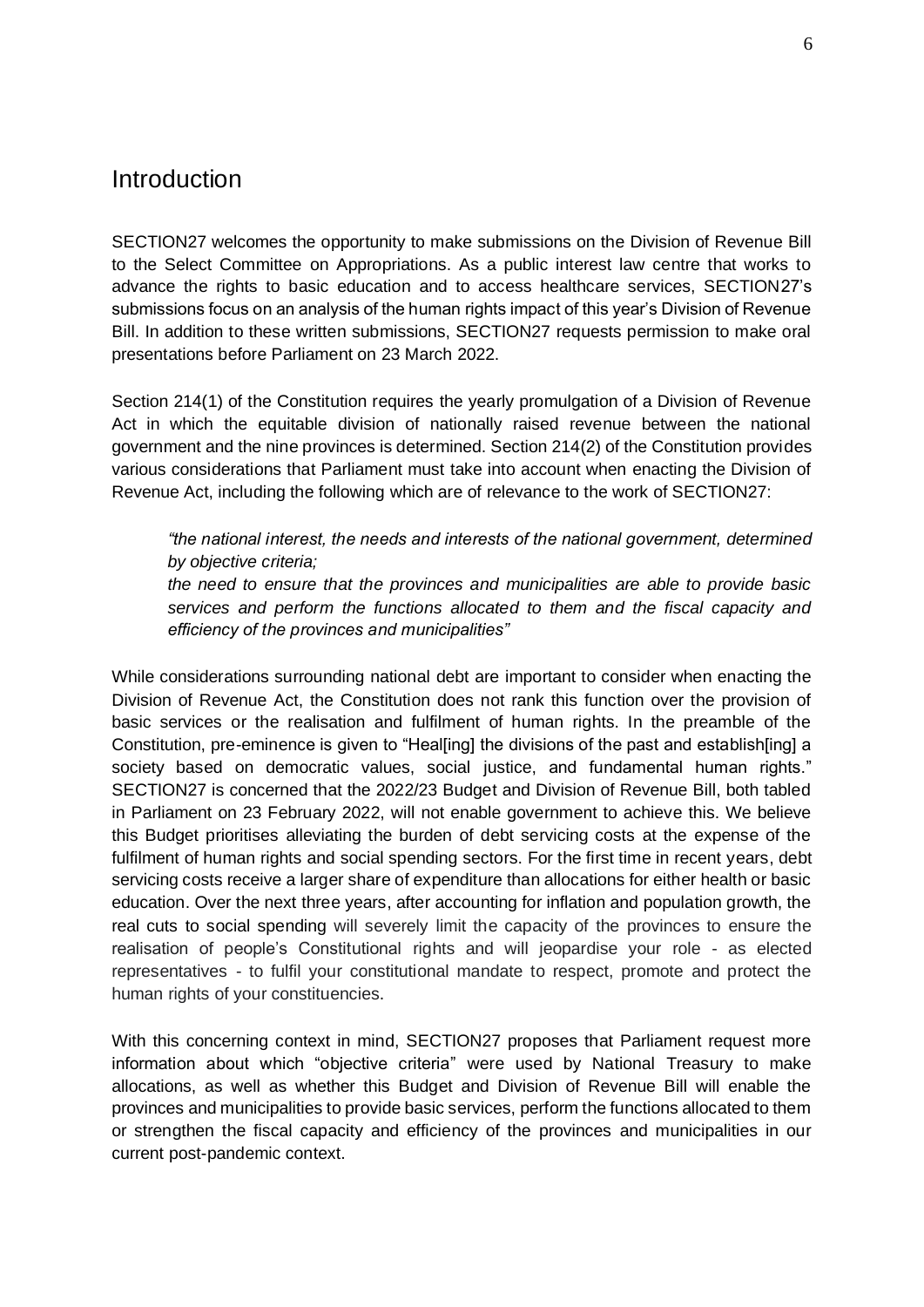While we note the country's rising debt servicing costs, the introduction of human rights impact assessments can limit the unequal impact of budget cuts on peoples' right of access to basic services like schooling and healthcare. Thus, we recommend that Parliament insists that if cuts to social spending must be made, that they must be based on transparent and participatory human rights impact assessments which demonstrate that the reductions will not increase inequality and undermine people's rights to access quality basic education and healthcare services.

The United Nations Committee on Economic, Social and Cultural Rights (CESCR) released its binding Concluding Observations on South Africa's implementation of economic and social rights in October 2018 and stated that it was "concerned that [South Africa] has introduced austerity measures to relieve the debt level". The trend of prioritising the reduction of debt over the provision of basic services, has - far from leading to "higher levels of prosperity" as promised at the tabling of last year's budget in 2021 - not reduced South Africa's already vast inequalities: a recent [report](https://www.worldbank.org/en/news/press-release/2022/03/09/new-world-bank-report-assesses-sources-of-inequality-in-five-countries-in-southern-africa#:~:text=It%20finds%20that%20the%20Southern,the%20rest%20and%20Lesotho%20the) from the World Bank, for example, finds that South Africa remains the most unequal country in the world based on its latest poverty indicators. As the provinces move to recover from the devastating impacts of the Covid-19 pandemic, it is crucial that budgets and allocations to the provinces do not hamper access to quality basic education and healthcare; now, more than ever, increased injections of funding are needed to help these sectors address backlogs to the provision of services and recover from the adverse effects of the Covid-19 pandemic.

### Gender-Sensitive Allocations

Gender inequality and the exclusion and subordination of women in South Africa is felt at a political, economic, and social level. The Department of Women, Children and People with Disabilities states that more women live in extreme poverty than men [\(42% of females live](http://www.women.gov.za/images/GRPB-framework-250119A.pdf)  [below the lower-bound poverty line, compared to 38% of males\).](http://www.women.gov.za/images/GRPB-framework-250119A.pdf) Moreover, the Financial and Fiscal Commission (FCC) [tabled its Submission](http://www.treasury.gov.za/legislation/bills/2022/%5bB6%20-%202022%5d%20(DoRB).pdf) for the Division of Revenue 2022/23 to Parliament and recommended addressing gender inequality through gender budgeting in the public sector. However, the Division of Revenue Bill of 2022 barely mentions gender and does not allocate grants in a gender responsive manner. Section 214 of the Constitution requires that the FFC's recommendations be considered before tabling the division of revenue. However, neither the Division of Revenue Bill nor the accompanying explanatory memo consider gender-based budgeting.

Furthermore, we are concerned that the national Budget for 2022 slashes funding for the Department of Women, Children and Persons with Disabilities by 11.9% on average each year over the MTEF and that this slash will trickle down to the provinces, resulting in limited resources to redressing gender inequality and gender-based violence that plagues South African society.

The Department of Women, Children and Persons with Disabilities has expressed that weaknesses in gender mainstreaming across government departments prevent the state from addressing these problems. Thus, it is crucial for government to recognise that budget and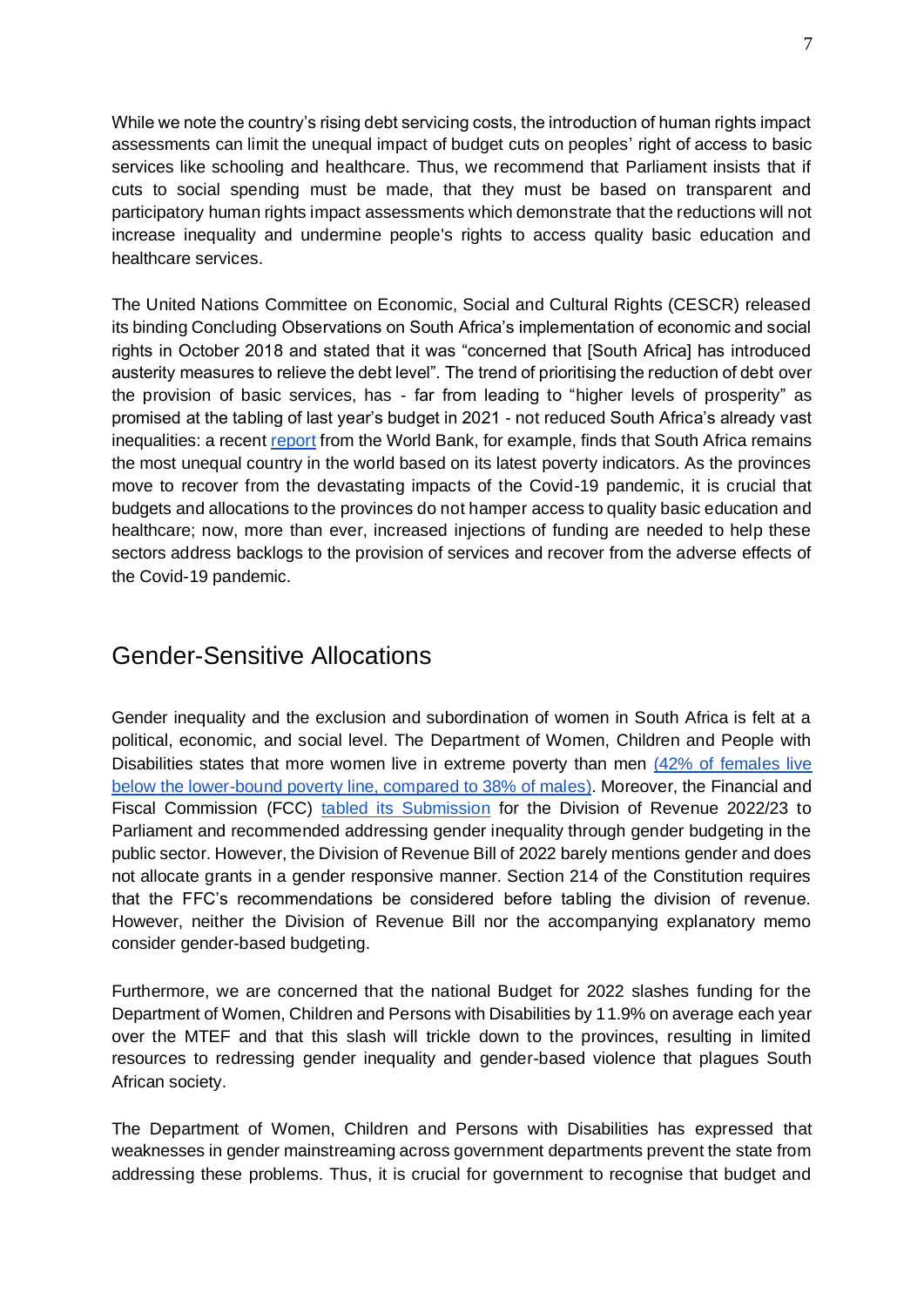the Division of Revenue Bill are powerful tools in advancing inclusive and sustainable gender development. Parliament has the power to unashamedly address the root causes of gender inequality by supporting the care economy, prioritising the most marginalised in times of fiscal constraint, and realising the rights of the most vulnerable groups in South Africa.

In 2019, Cabinet approved the Gender Responsive Planning, Budgeting, Monitoring, Evaluation and Auditing Framework (GRPBMEAF) which gave the National Treasury the mandate to lead in this area. However, the 2022 budget as well as the Division of Revenue Bill disappoint in their failure to budget or plan in a manner that accounts for gender inequity in the country. Cabinet must continue to hold National Treasury to account in this regard.

SECTION27 recommends that Parliament request National Treasury to provide evidence of how, if at all, the Division of Revenue Bill has adhered to section 214 of the Constitution and considered the FFC's recommendation for gender-sensitive budgeting. Moreover, it is imperative that Parliament insist on adequate resource allocation to Provinces in order to implement the National Strategic Plan on Gender-Based Violence and Femicide to address the scourge of Gender-Based Violence. We call on Parliament to request a robust plan for the medium term that reflects steps in advancing gender-responsive budgeting moving forward.

National Treasury along with the International Monetary Fund (IMF) [recognised last year](https://blog-pfm.imf.org/pfmblog/2021/10/-advancing-gender-responsive-budgeting-in-south-africa-.html) that effective gender responsive budgeting can result in other vulnerable groups being prioritised in the country. In the long term, concepts and learnings from gender responsive budgeting can result in budgets that are sensitive to people with disabilities and youth, contributing towards transformation.

### Basic Education conditional grants

#### *Education Infrastructure Grant (EIG)*

The Constitution protects everyone's right to a basic education. In addition, this right is immediately realisable, and government is obligated to protect this right even in times of fiscal constraint. An important component of the right to basic education is ensuring that schools have the proper infrastructure they need to operate safely and effectively. In this regard, increased allocations to public school infrastructure are welcome. The Education Infrastructure Grant (EIG) supplements funding for ongoing school infrastructure programmes in provinces, maintaining existing infrastructure and building new infrastructure to ensure schools are compliant with the [Regulations Relating to Minimum Norms and Standards for](https://www.gov.za/sites/default/files/gcis_document/201409/37081rg10067gon920.pdf)  [Public School Infrastructure.](https://www.gov.za/sites/default/files/gcis_document/201409/37081rg10067gon920.pdf) SECTION27 welcomes the proposed increased allocations to the EIG of 4.5% over this MTEF, which matches CPI projections over this period. The EIG budget for this year and next is at an historic high and has recovered fully from the cuts that were made to it in 2020/21 when EIG funds were reprioritised to support the Covid-19 response.

While we welcome the increases in allocations to provinces in which schools were damaged by natural disasters like KwaZulu Natal, the Select Committee on Appropriations should reject the nominal cuts proposed this year to provinces with a pre-existing infrastructure crises like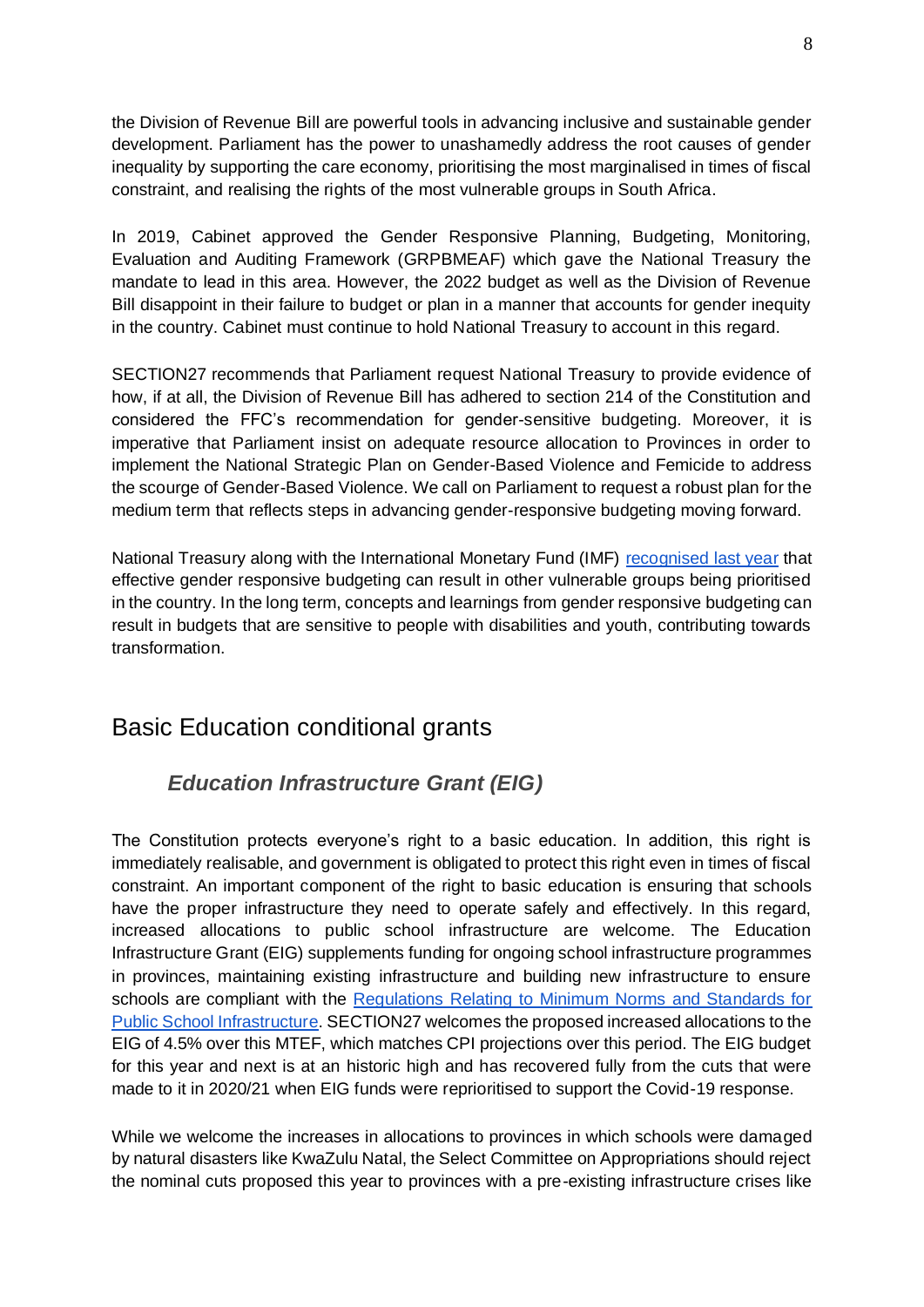the [Eastern Cape](https://www.news24.com/news24/columnists/guestcolumn/opinion-a-perfect-storm-the-struggle-for-school-infrastructure-in-the-eastern-cape-20210408) (whose allocations have been reduced by 2,1% in 2022/2023 year despite the persistence of pit latrines and other unsafe school infrastructure in this province) and the [North West](https://www.iol.co.za/pretoria-news/news/parents-want-70-year-old-relebogile-primary-school-rebuilding-to-start-immediately-5df6320a-fd8b-4b9e-a850-e00f291ebe66) (whose allocations were cut by 4,7% in 2022/2023 year in a context where [more](https://www.education.gov.za/Portals/0/Documents/Reports/NEIMS%20STANDARD%20REPORT%202021.pdf?ver=2021-05-20-094532-570)  [than three quarters](https://www.education.gov.za/Portals/0/Documents/Reports/NEIMS%20STANDARD%20REPORT%202021.pdf?ver=2021-05-20-094532-570) of the province's schools do not have libraries).

Moreover, while some provinces are receiving increased allocations for EIG projects, like Limpopo, whose allocation increases on average by 4,4% over the MTEF, it is unclear whether these increases are sufficient to address the extent of school infrastructure problems in the province. Schools, many of which are poor and already fragile, are continuously ravaged by storms or vandalism. In addition, in 2020/21, provinces like Limpopo had to suspend public school infrastructure projects when funds were reprioritised in favour of immediate COVID-19 needs. This has resulted in a [backlog](https://www.businesslive.co.za/fm/special-reports/2022-02-24-education-for-many-pit-loos-are-to-stay/) of public school infrastructure projects that urgently need to be addressed. It is not clear whether suspended school infrastructure projects, which exist throughout the country and must urgently resume, have been taken into account and that this budget will accommodate these backlogs.

Per the explanatory memorandum which accompanies the Division of Revenue Bill, Limpopo and Mpumalanga departments of basic education did not qualify for the incentive component of the EIG. In a context where provinces are [plagued by](https://www.iol.co.za/news/politics/basic-education-department-again-pushes-back-deadline-for-eradication-of-pit-toilets-at-schools-c3e55637-b4fb-4504-a993-312c2af472be) public school infrastructure delays, SECTION27 would like to understand why these provinces did not qualify and what steps will be taken to enable them to qualify for the incentive component in future.

Finally, there is a proposed nominal cut to the EIG in the outer year of the MTEF. Because school infrastructure challenges are so systemic, budgeting and planning for delivery of safe school infrastructure must continue in the medium and long-term. In 2024/25, after accounting for the projected inflation for that period, there is a reduction of 2,4% to the EIG. This is shortsighted and we call for it to increase at least in line with CPI inflation as any decrease has a severe impact on the lives of learners who are still learning in unsafe school conditions

#### *School Infrastructure Backlog Grant (SIBG)*

The School Infrastructure Backlog Grant (SIBG) - which provides schools with water and sanitation and replaces schools constructed out of inappropriate materials such as mud - has been allocated R6.7 billion towards the building of 30 new schools, providing water to 50 schools and providing safe sanitation to 450 schools by the end of 2022/23 financial year through the Accelerated School Infrastructure Delivery Initiative (ASIDI).

Despite the huge importance of addressing backlogs in school infrastructure, this grant increases by 0.3% this year, far below CPI, and is then cut significantly by 13.5% next year. Increased allocations to the EIG do not justify such significant cuts to the SIBG, particularly because the delivery of infrastructure projects at schools with pre-existing backlogs has been delayed due to the Covid-19 pandemic reallocations. SECTION27 calls for clarity on this massive cut considering the provinces that still have backlogs, and are failing to comply with the [Regulations Relating to Minimum Norms and Standards for Public School Infrastructure.](https://www.gov.za/sites/default/files/gcis_document/201409/37081rg10067gon920.pdf)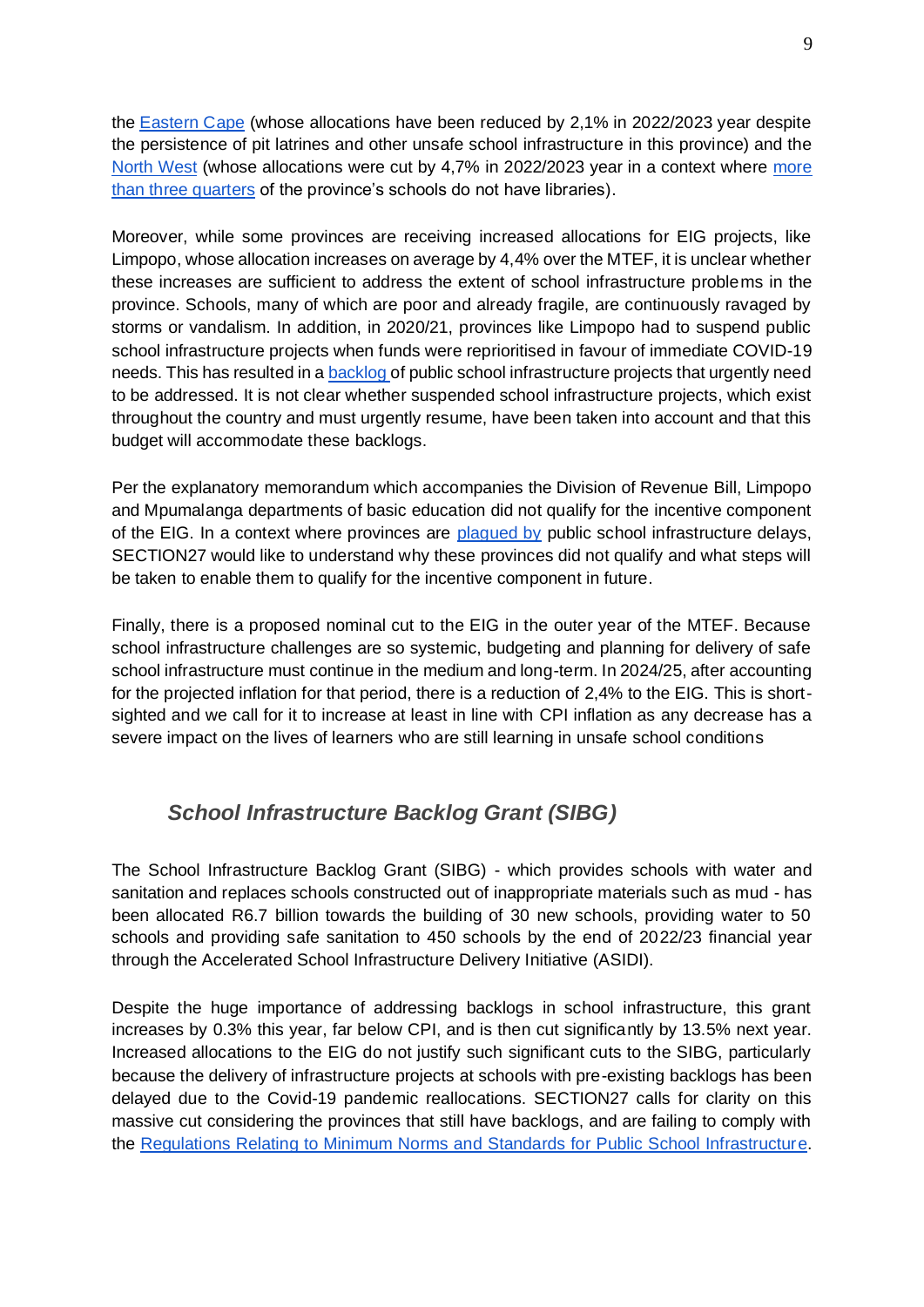Furthermore, we call for a human rights impact assessment to ensure that these budget cuts will not be detrimental to the quality of basic education in the provinces.

#### *Early Childhood Development Grant*

From April 2022 the DBE is set to take over the early childhood development (ECD) function from the Department of Social Development. Despite government's rhetoric regarding the need for universal access to ECD programmes, growth in the ECD grant is only 1.7% on average which, when considering inflation, is expected to decrease by 2.8% in real terms until 2024/2025. It is concerning that only three provinces experience increases in the provincial equitable share in the ECD grant and that these increases are only marginal and below inflation over the medium term. Therefore, once inflation has been factored in, the amounts allocated for ECD funding in most provinces are set to decrease. This means there will be less money to subsidise ECD, particularly for indigent learners, as well as less money to construct the low-cost ECD centres that government intends to pilot, and less money to maintain existing ECD centres to ensure they are conducive to learning. Just this month, there have been saddening reports of ECD centres [being unable to reopen](https://allafrica.com/stories/202202170315.html) and [closing down](https://www.news.uct.ac.za/article/-2021-06-01-we-are-literally-taking-food-out-of-the-mouths-of-babes) owing to staff retrenchments and delays in paying out their stimulus packages.

The Division of Revenue Bill proposes the biggest cuts to the Free State's share (14%), Mpumalanga (8,55%) and the Western Cape (8,25%). The ECD sector is grossly underfunded and under-supported by government, with attendance at ECD centres being [below 50%](https://cramsurvey.org/wp-content/uploads/2021/07/14.-Wills-G-_-Kika-Mistry-J.-2021-Early-Childhood-Development-in-South-Africa-during-the-n-COVID-19-pandemic-Evidence-from-NIDS-CRAM-Waves-2-5.pdf) even prior to the pandemic. While the 2022 [Basic Education Laws Amendment Bill proposes](https://pmg.org.za/bill/1055/) that Grade R becomes compulsory, this is likely impossible if ECD grant allocations continue to decrease at this rate. For government to ensure higher ECD attendance at quality ECD centres, funding for the sector must increase radically.

Moreover, reducing access to ECD services [has been found](https://www.news.uct.ac.za/article/-2021-06-01-we-are-literally-taking-food-out-of-the-mouths-of-babes) to aggravate the burden of care on women. This reflects a lack of gender sensitivity in the Division of Revenue Bill of 2022 and failure to address the root causes of gender inequality in South Africa.

#### *National School Nutrition Programme Grant (NSNP)*

The National School Nutrition Programme Grant seeks to improve the nutrition of poor school children to allow them to learn better by providing a free daily meal to learners in quintile 1 to 3 schools. The State has committed to providing 9 million learners with a nutritious meal each school day over the next 3 years through the National School Nutrition Programme (NSNP) which has been allocated R26.7 billion in total and will ensure that qualifying learners will receive a meal on all school calendar days, even when learners stay at home due to rotational learning or COVID-19 restrictions. While SECTION27 welcomes the increases in the NSNP Grant, we are concerned that the increase does not consider the rising cost to feed children nutritious meals, as [food price inflation remains higher than ordinary inflation.](https://businesstech.co.za/news/finance/553328/triple-blow-for-south-africans-as-food-prices-add-to-consumer-burden/) Recent [research](https://businesstech.co.za/news/finance/553328/triple-blow-for-south-africans-as-food-prices-add-to-consumer-burden/#:~:text=Food%20prices%20December%202021%20to%20January%202022%20%E2%80%93%20big%20changes&text=PMBEJD%20said%20that%20a%202.9,rand%2Dvalue%20increase%20of%20R349.) by the Pietermaritzburg Economic Justice and Dignity Group (PEJD) shows that the price of an average food basket increased by 8.6% between January 2021 and January 2022. As the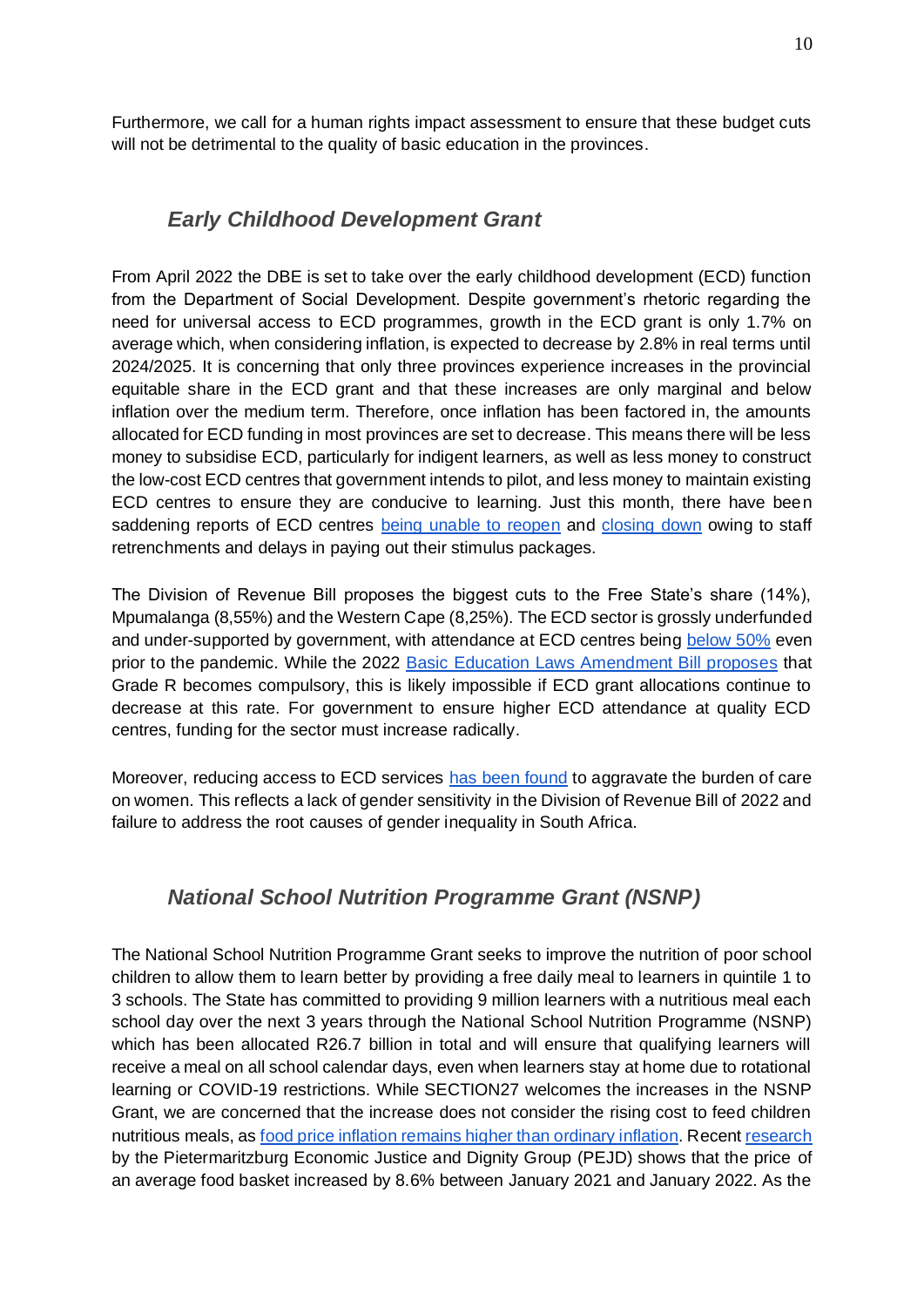cost of electricity is expected to increase over the next 3 years, and fuel prices are likely to rise as a consequence of Russia's invasion in the Ukraine, the PEJD also predicts an increase in food prices over the next year. If food prices increase at a similar rate over the next 3 years, the NSNP will not be adequately funded to carry the cost of meals to all 9 million learners. While the DBE has stated that the NSNP is able to produce nutritious food affordably due to economies of scale and local supply chains, planning must account for potential shocks to food prices so that the quality of food or size of portions offered to learners is not sacrificed. Thus, SECTION27 proposes increases to the NSNP Grant that are aligned with the food price inflation rate.

## Health conditional grants

#### *District Health Programmes Grant (DHPG)*

This grant was formerly known as the HIV, TB, Malaria and Community Outreach conditional grant and has now been consolidated and renamed as the District Health Programmes Grant. This grant now has two main components: a comprehensive HIV and AIDS component, including the delivery of antiretroviral therapy as well as TB and HIV prevention and treatment; and a district health component comprising community outreach, Malaria, HPV and Covid-19 vaccine sub-programmes. The provision of oncology and mental healthcare services, formerly grouped in this grant, has been transferred to the National Health Insurance conditional grant.

While this restructuring and consolidation could signal opportunities for improvements in grant performance, the budget proposes a reduced allocation to the DHPG over the next three years, over and above the reallocation of the oncology and mental health services component of the grant to the National Health Insurance (NHI) grant. After accounting for the reallocation of approximately R300 million to the NHI grant, the budget for DHPG is expected to fall by roughly 4,2% on average each year for the next three years, in real terms. This means that provinces will have diminished funds to allocate to HIV/AIDS prevention, treatment, and delivery of ARVs and TB treatment. This reduction in the budget allocated to HIV/AIDS prevention and treatment is both a regressive measure and also one that undermines the severity of the impact that the COVID-19 pandemic has had on access to testing and treatment for HIV/AIDS. South African provinces **[faced disrupted access](https://www.thelancet.com/journals/lanhiv/article/PIIS2352-3018(20)30359-3/fulltext)** to prevention, care and testing for HIV/AIDS [owing to the pandemic](http://www.samj.org.za/index.php/samj/article/view/13303/9878) which resulted in a [spike in infections.](https://www.voanews.com/a/south-africa-ramps-up-hiv-care-disrupted-during-covid/6468268.html)

The allocations made in the Division of Revenue Bill ignore the fact that performance on important HIV indicators is lagging. By the third quarter of 2021, targets for the numbers of people living with HIV being on treatment were missed by 500 000 people. The 2022 predictions are seemingly just as dire, with Treasury acknowledging that the target of 5.7 million people living with HIV remaining on treatment by the end of 2022 is "unlikely to be achieved". The budget and the Division of Revenue Bill must account for national strategies to increase HIV/AIDS testing and treatment in order to address the backlog caused by the pandemic. A post-pandemic budget and Division of Revenue Bill that does not do this falls short of the standard set out in section 214(2) of the Constitution.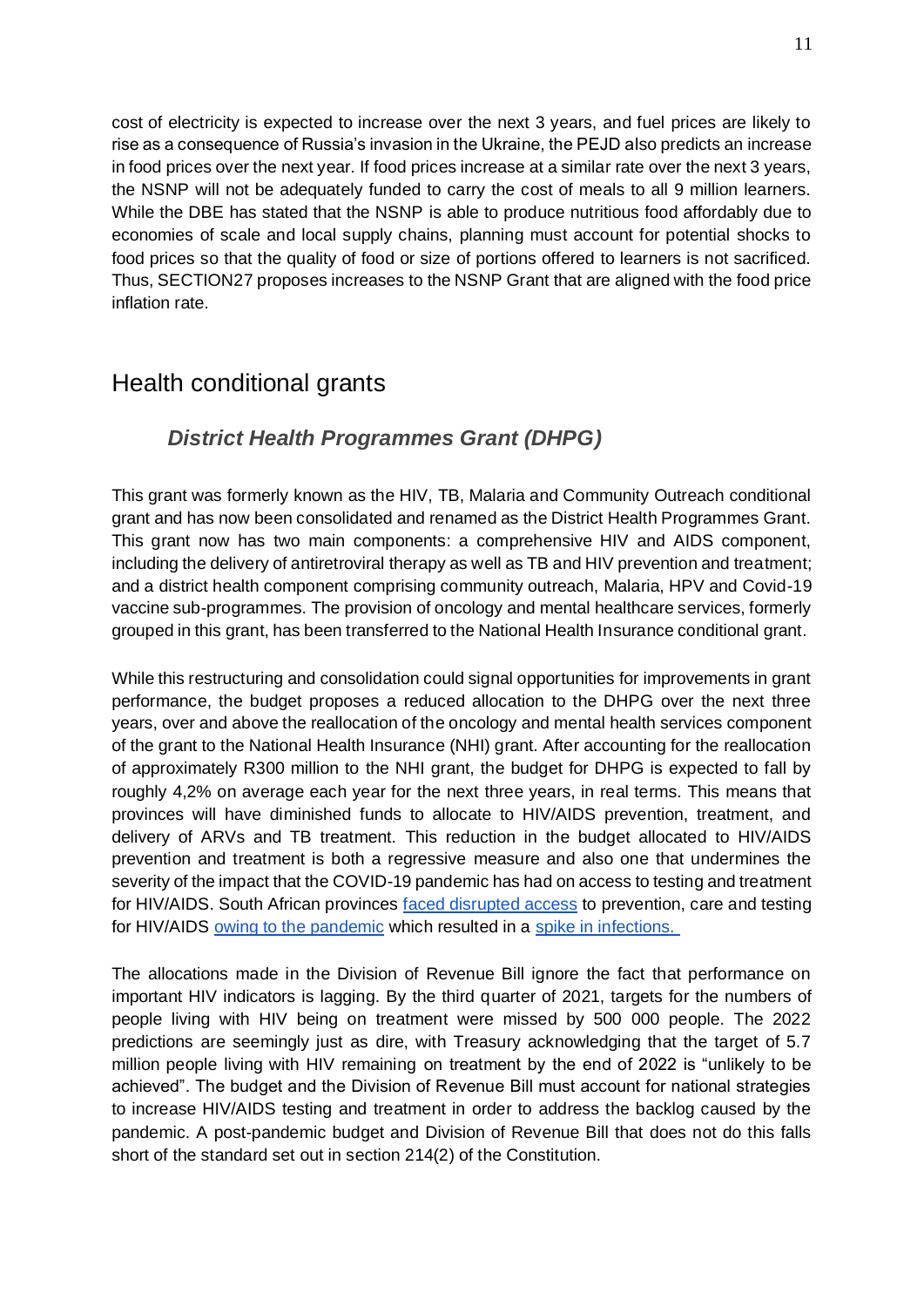A further reason for concern over the reallocation of the mental health and oncology component of the DHPG to the NHI grant, is the void it creates in mental health and oncology funding, which are already both under-resourced areas of healthcare. Strong oversight and leadership are required to address the historical and pervasive challenges in the delivery of these services. The [crippling backlogs](https://www.sahrc.org.za/index.php/sahrc-media/news/item/2712-april-fire-has-put-a-stop-to-cancer-treatment-at-johannesburg-s-charlotte-maxeke-hospital) for radiation oncology in Gauteng province, for example, are evidence of the need for specific ring fencing of funds for these services and better capacitation of provinces to deliver them.

#### *COVID-19 Grant*

SECTION27 welcomes the health budget's target to vaccinate 70% of the population by March 2023, including the R10.1 billion allocated to the vaccine rollout and R2.3 billion earmarked for purchasing additional vaccines provisionally in future. However, buying vaccines alone will not position South Africa to reach this goal. This must be accompanied by a concerted effort to make vaccine sites more accessible through extended opening hours and increased mobile units to reach communities: in a [recent nation-wide survey on vaccine hesitancy,](https://www.opensaldru.uct.ac.za/bitstream/handle/11090/1016/CVACS_Survey_1_KeyFindings_PolicyBrief_2022.02.pdf?sequence=1) researchers from SALDRU at the University of Cape Town found that 33% of unvaccinated participants would get vaccinated 'as soon as possible', largely if access-related barriers to vaccination were removed:

- 71% of this group reported that they would get vaccinated if mobile vaccine units visited them at home or work;
- 81% of this group said they would get vaccinated if sites stayed open past 5pm
- 80% of this group said they would be vaccinated if vaccine sites stayed open on weekends.
- 25% of this group said that vaccine sites were too far away from their homes, and an additional 24% said that the travel costs were too high for them to get to the vaccine sites.
- Financial nudges may offset travel costs and make the process of vaccination easier for these subgroups, researchers showed - 57% of this group of currently unvaccinated people who wanted to get vaccinated 'as soon as possible' showed willingness to get vaccinated if they received a R100 voucher.

The successes of the [Vooma Voucher](https://sacoronavirus.co.za/vooma-voucher-communication/) programme, where over 125 000 people over the age of 60 received R200 vouchers in exchange for getting vaccinated, demonstrate the huge potential of financial incentives in support of vaccination. Continued and expanded monetary incentives for vaccination need increased allocations in order to be effective.

In addition to tackling some of the barriers to accessing vaccine sites, more public education is needed. 38% of adults who were surveyed by [UJ/HSRC researchers](https://www.uj.ac.za/wp-content/uploads/2022/02/2022-02-02-r5-barriers-to-vaccination.pdf) between October and November 2021 said that they were willing to get vaccinated. Of this group, 23% said they did not know where to go to get vaccinated. Public awareness and branding campaigns about the locations of vaccine sites could dispel some of the confusion driving people to delay getting vaccinated.

Undoubtedly, a more robust vaccine strategy will require further allocations to tackle vaccine hesitancy. The Department of Health and the South African Health Products Regulatory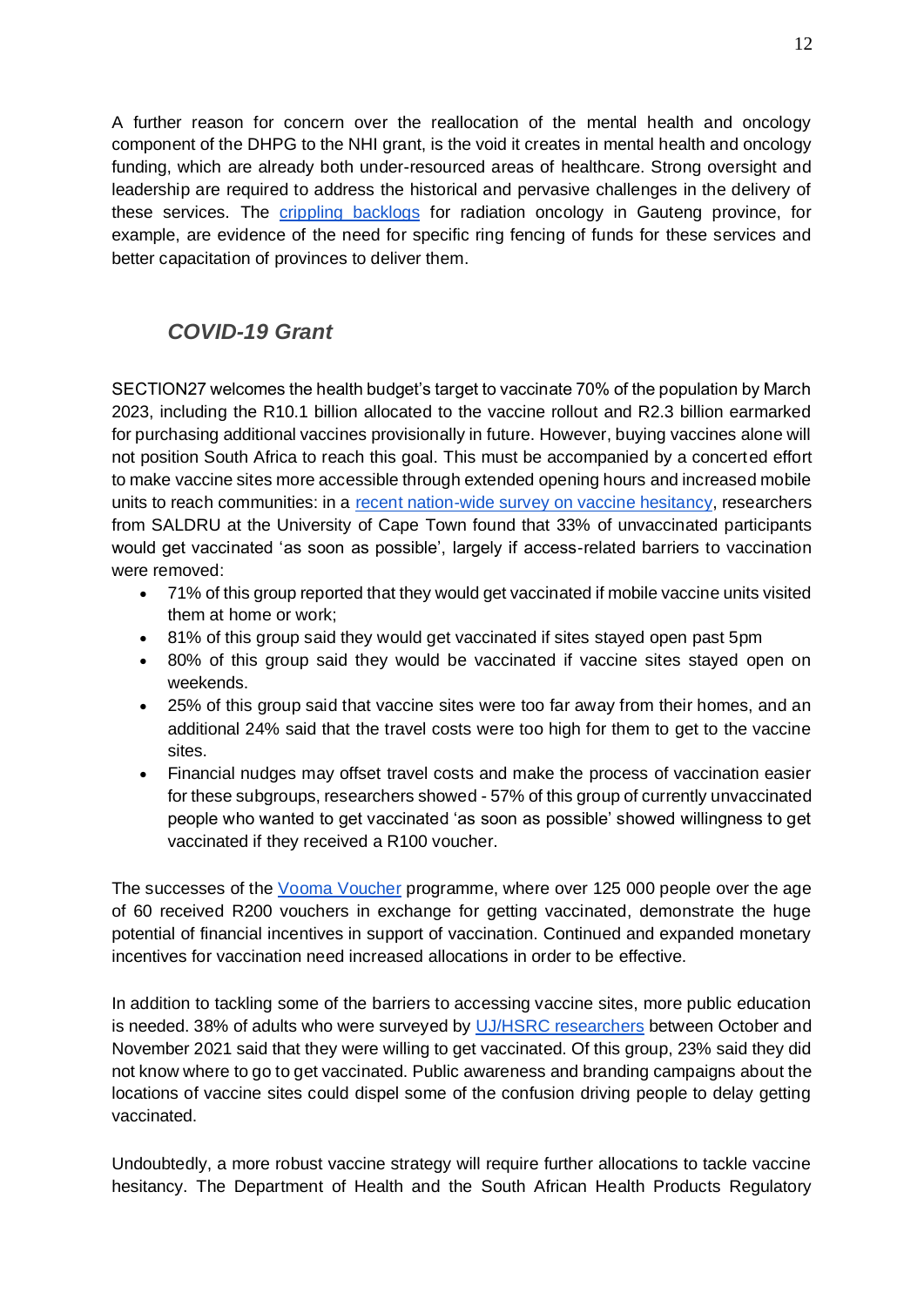Authority (Sahpra) have proposed that lack of education and mass messaging could be [driving](https://www.news24.com/news24/southafrica/news/covid-19-lack-of-education-could-be-driving-vaccine-hesitancy-say-health-authorities-20211110)  [vaccine hesitancy.](https://www.news24.com/news24/southafrica/news/covid-19-lack-of-education-could-be-driving-vaccine-hesitancy-say-health-authorities-20211110) Thus, to reach this goal, there needs to be funding for a robust and targeted vaccine education campaign.

#### *Health Facility Revitalisation Grant*

The Division of Revenue Bill has allocated R21.3 billion to the provinces towards the health facility revitalisation grant to improve and maintain 200 health facilities around the country over the medium term. While we applaud Treasury's ambitions in this regard, it is difficult to see how this goal will be achieved. Firstly, the Division of Revenue Bill proposes cuts to the Health Facility Revitalisation Grant allocations in all the provinces in the next year, excluding the Northern Cape and the Western Cape. Secondly, the increases to these two provinces are not aligned with inflation, resulting in real cuts over the medium term. The spike in illness and consequent hospital visitation during the COVID-19 pandemic placed significant pressure on hospitals and their already crippled infrastructure and equipment. These budget allocations cannot be expected to meet the infrastructure backlogs in the provinces, which predate the COVID-19 pandemic, as well as address the rapid deterioration of hospital equipment because of the spike in hospital visitation due to the pandemic.

The decrease to the proposed Health Facility Revitalisation Grant allocation to the Eastern Cape of 1,9% over the medium term while the Eastern Cape Health Department [continues to](https://www.spotlightnsp.co.za/2022/03/10/eastern-cape-health-department-continues-to-use-mud-clinics/)  [use mud clinics,](https://www.spotlightnsp.co.za/2022/03/10/eastern-cape-health-department-continues-to-use-mud-clinics/) is indicative of the disconnect between the provisions of the Division of Revenue Bill and the lived realities of many South Africans. Similarly, the Gauteng province has seen cuts in the proposed allocation for health infrastructure, while its hospitals are in dire conditions. For example, Tembisa hospital, which services three metros (Tshwane, Johannesburg and Ekurhuleni) in Gauteng, [needed more funding](https://www.news24.com/news24/southafrica/news/several-hospitals-in-gauteng-and-kzn-have-infrastructure-problems-and-staff-shortages-mps-find-20210825) to provide more wards, as stated by Parliament's portfolio committee on Health. This grant's allocation should provide additional funding to the provinces in addition to the infrastructure construction and maintenance funding allocated from their provincial equitable share to account for these dire infrastructure needs. Further, R4.4 billion was allocated to infrastructure revitalisation through the National Health Insurance indirect grant for the purpose of improving the "public health system's readiness for the national health insurance". The health revitalisation grant is set to increase by 4.6% over the medium term, just in line with the government's fiscal policy of shifting the composition of government expenditure towards capital investments. Although this is linked with inflation, we are concerned that it is not linked to the rising costs of healthcare.

### Conclusions and recommendations

The proposed budget cuts and reduced allocations for conditional grants will hamper the ability of the provinces to deliver basic education and healthcare services. Government has not undertaken human rights impact assessments [called for by civil society organisations](https://budgetjusticesa.org/media/media-statement-the-budget-justice-coalition-calls-on-treasury-to-reverse-continued-cuts-to-social-spending/) in terms of its proposed budget cuts. SECTION27 calls on Parliament to request human rights impact